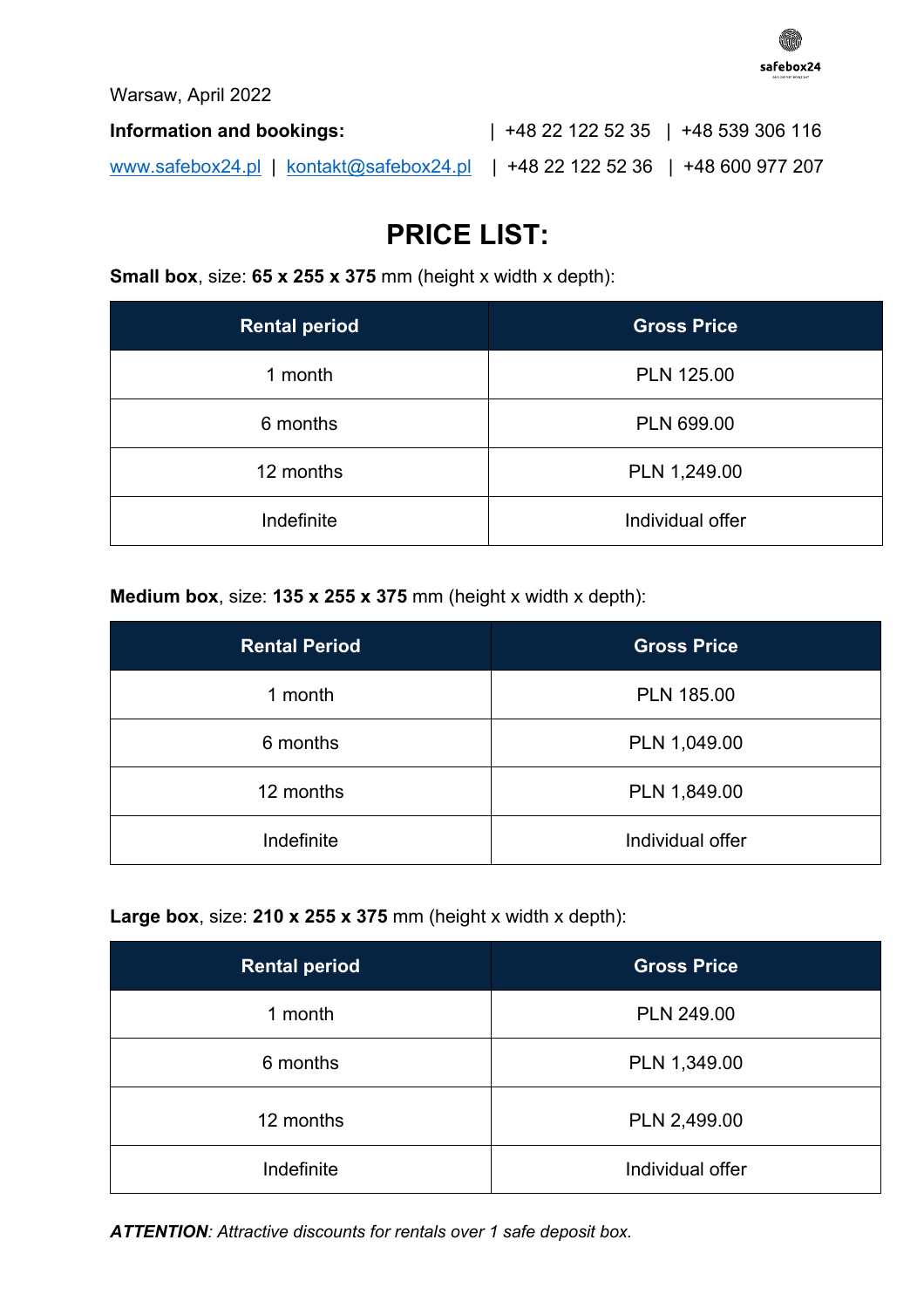

| Safe deposit box insurance limit                                                                       | <b>Gross Price per</b><br>month | <b>Gross price per</b><br>annum |
|--------------------------------------------------------------------------------------------------------|---------------------------------|---------------------------------|
| PLN 10,000.00 - compulsory insurance,<br>without disclosing the contents of the safe<br>deposit box    | <b>PLN 10.00</b>                | PLN 100.00                      |
| PLN 50,000.00 - additional insurance,<br>without disclosing the contents of the safe<br>deposit box    | <b>PLN 50.00</b>                | <b>PLN 500.00</b>               |
| PLN 100,000.00 - additional insurance,<br>without disclosing the contents of the safe<br>deposit box   | <b>PLN 100.00</b>               | PLN 1000.00                     |
| PLN 250,000.00 - additional insurance,<br>without disclosing the contents of the safe<br>deposit box   | PLN 250.00                      | PLN 2500.00                     |
| PLN 500,000.00 - additional insurance,<br>without disclosing the contents of the safe<br>deposit box   | <b>PLN 500.00</b>               | PLN 5,000.00                    |
| PLN 1,000,000.00 - additional insurance,<br>without disclosing the contents of the safe<br>deposit box | PLN 1,000.00                    | PLN 10,000.00                   |

### **Prices for additional services and additional fees**

| <b>Additional Service / Fee</b>                                                                                                                                                     | <b>Gross Price</b>  |
|-------------------------------------------------------------------------------------------------------------------------------------------------------------------------------------|---------------------|
| Each additional proxy to safe deposit box<br>(Possibility to authorize 2 additional proxies for private safe deposit box and 4<br>additional proxies for business safe deposit box) | PLN 30,00 per month |
| One-off initial payment for rental periods of less than 1 year                                                                                                                      | PLN 125.00          |
| Emergency opening of the safe deposit box due to the fault of the<br>customer                                                                                                       | PLN 1000.00         |
| Fee for damaging the deposit cassette                                                                                                                                               | PLN 500.00          |
| Fee for damaging the safe deposit box                                                                                                                                               | PLN 2,000.00        |
| Fee for replacing the electromagnetic lock                                                                                                                                          | <b>PLN 500.00</b>   |
| Fee for signing the contract outside office hours                                                                                                                                   | PLN 200.00          |
| Fee for unjustified activation of the alarm on the premises                                                                                                                         | PLN 500.00          |

*Idealbox Sp. z o.o. with its registered office in Warsaw, 00-545 Warsaw, 58 Marsza*ł*kowska Street, entered into the National Court Register kept by the District Court for the capital city of Warsaw, 13th Commercial Division under the number KRS: 0000657685, NIP: 9512426729, REGON: 366307249, Share capital: PLN 93,000.00 fully paid-up.*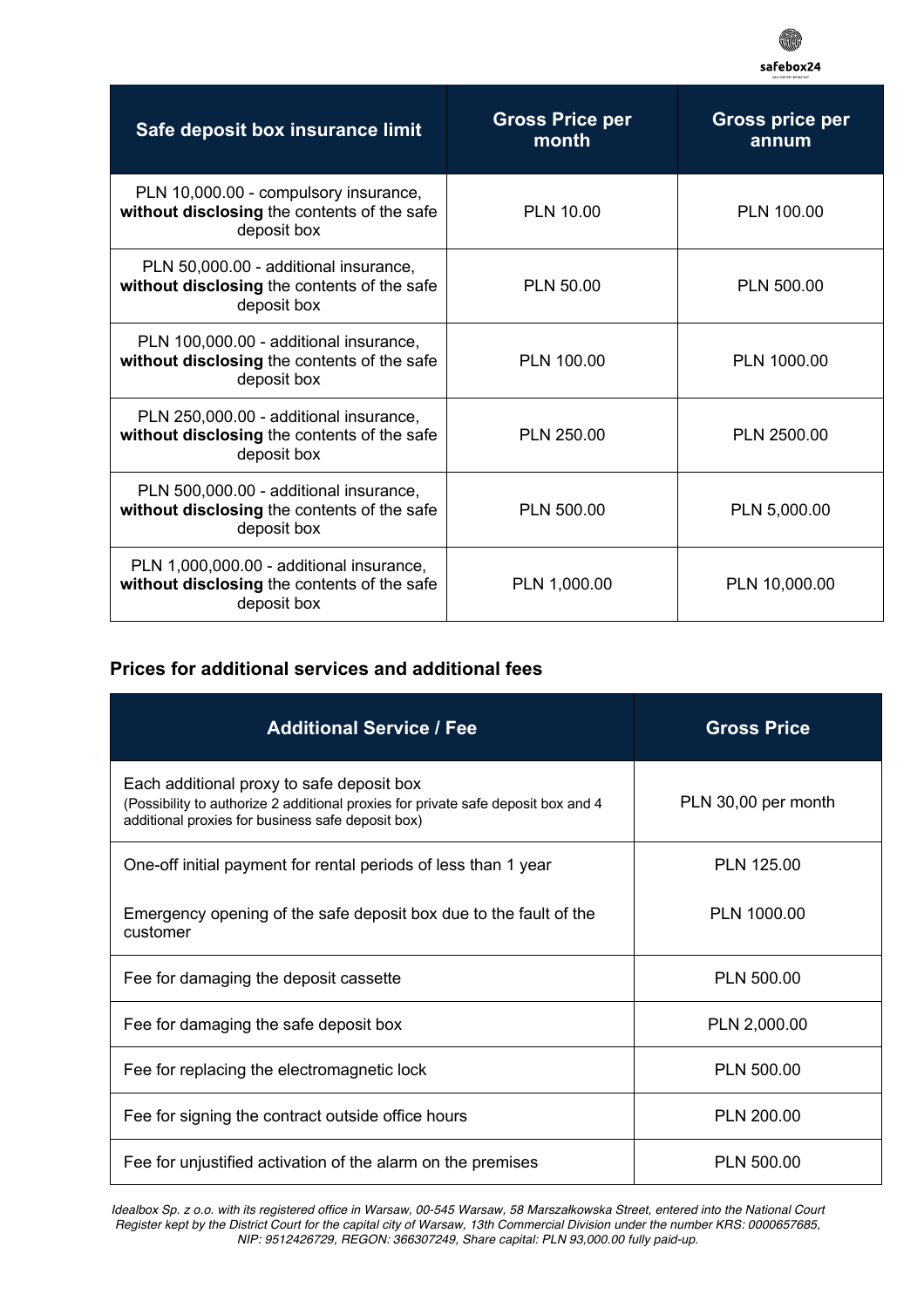

Cracow, April 2022

### **Information and bookings:**

www.safebox24.pl I kontakt@safebox.pl | +48 787 899 944 I +48 600 977 207

## **PRICE LIST:**

**Mini box**, size: **40 x 255 x 375** mm (height x width x depth):

| <b>Rental Period</b> | <b>Gross Price</b> |
|----------------------|--------------------|
| 1 month              | 75.00 PLN          |
| 6 months             | 420.00 PLN         |
| 12 months            | 749.00 PLN         |
| Indefinite           | Individual offer   |

**Small box**, size: **65 x 255 x 375** mm (height x width x depth):

| <b>Rental Period</b> | <b>Gross Price</b> |  |
|----------------------|--------------------|--|
| 1 month              | 125.00 PLN         |  |
| 6 months             | 699.00 PLN         |  |
| 12 months            | 1,249.00 PLN       |  |
| Indefinite           | Individual offer   |  |

**Medium box**, size: **135 x 255 x 375** mm (height x width x depth):

| <b>Rental Period</b> | <b>Gross Price</b> |  |
|----------------------|--------------------|--|
| 1 month              | 185,00 PLN         |  |
| 6 months             | 1,049.00 PLN       |  |
| 12 months            | 1,849.00 PLN       |  |
| Indefinite           | Individual offer   |  |

**Large box**, size: **210 x 255 x 375** mm (height x width x depth):

| <b>Rental Period</b> | <b>Gross Price</b> |  |
|----------------------|--------------------|--|
| 1 month              | 249.00 PLN         |  |
| 6 months             | 1,349.00 PLN       |  |
| 12 months            | 2,499.00 PLN       |  |
| Indefinite           | Individual offer   |  |

*ATTENTION: Attractive discounts for rentals over 1 safe deposit box.*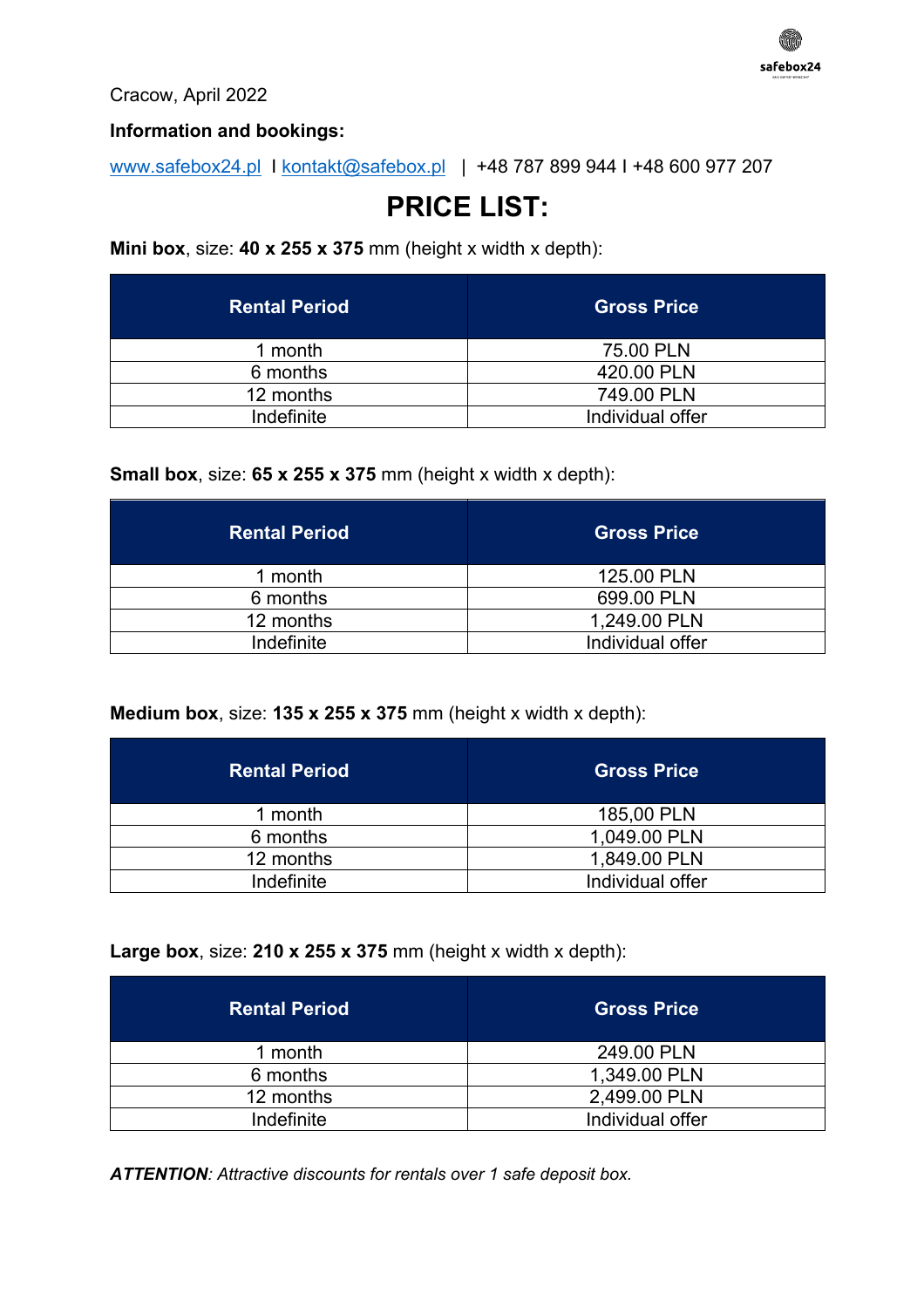

#### **Insurance prices and limits for safe deposit boxes**

| Safe deposit box insurance limit                                                                       | <b>Gross Price per</b><br>month | <b>Gross price per</b><br>annum |
|--------------------------------------------------------------------------------------------------------|---------------------------------|---------------------------------|
| PLN 10,000.00 - compulsory insurance,<br>without disclosing the contents of the safe<br>deposit box    | <b>PLN 10.00</b>                | PLN 100.00                      |
| PLN 50,000.00 - additional insurance,<br>without disclosing the contents of the safe<br>deposit box    | <b>PLN 50.00</b>                | <b>PLN 500.00</b>               |
| PLN 100,000.00 - additional insurance,<br>without disclosing the contents of the safe<br>deposit box   | PLN 100.00                      | PLN 1,000.00                    |
| PLN 250,000.00 - additional insurance,<br>without disclosing the contents of the safe<br>deposit box   | PLN 250.00                      | PLN 2,500.00                    |
| PLN 500,000.00 - additional insurance,<br>without disclosing the contents of the safe<br>deposit box   | PLN 500.00                      | PLN 5,000.00                    |
| PLN 1,000,000.00 - additional insurance,<br>without disclosing the contents of the safe<br>deposit box | PLN 1,000.00                    | PLN 10,000.00                   |

#### **Prices for additional services and additional fees**

| <b>Additional Service / Fee</b>                                                                                                                                                     | <b>Gross Price</b>  |
|-------------------------------------------------------------------------------------------------------------------------------------------------------------------------------------|---------------------|
| Each additional proxy to safe deposit box<br>(Possibility to authorize 2 additional proxies for private safe deposit box and 4<br>additional proxies for business safe deposit box) | PLN 30.00 per month |
| One-off initial payment for rental periods of less than 1 year                                                                                                                      | PLN 125.00          |
| Emergency opening of the safe deposit box due to the fault of the<br>customer                                                                                                       | PLN 1,000.00        |
| Fee for damaging the deposit cassette                                                                                                                                               | <b>PLN 500.00</b>   |
| Fee for damaging the safe deposit box                                                                                                                                               | PLN 2,000.00        |
| Fee for replacing the electromagnetic lock                                                                                                                                          | PLN 500.00          |
| Fee for signing the contract outside office hours                                                                                                                                   | PLN 200.00          |
| Fee for unjustified activation of the alarm on the premises                                                                                                                         | <b>PLN 500.00</b>   |

*Idealbox Sp. z o.o. with its registered office in Warsaw, 00-545 Warsaw, 58 Marsza*ł*kowska Street, entered into the National Court Register kept by the District Court for the capital city of Warsaw, 13th Commercial Division under the number KRS: 0000657685, NIP: 9512426729, REGON: 366307249, Share capital: PLN 93,000.00 fully paid-up.*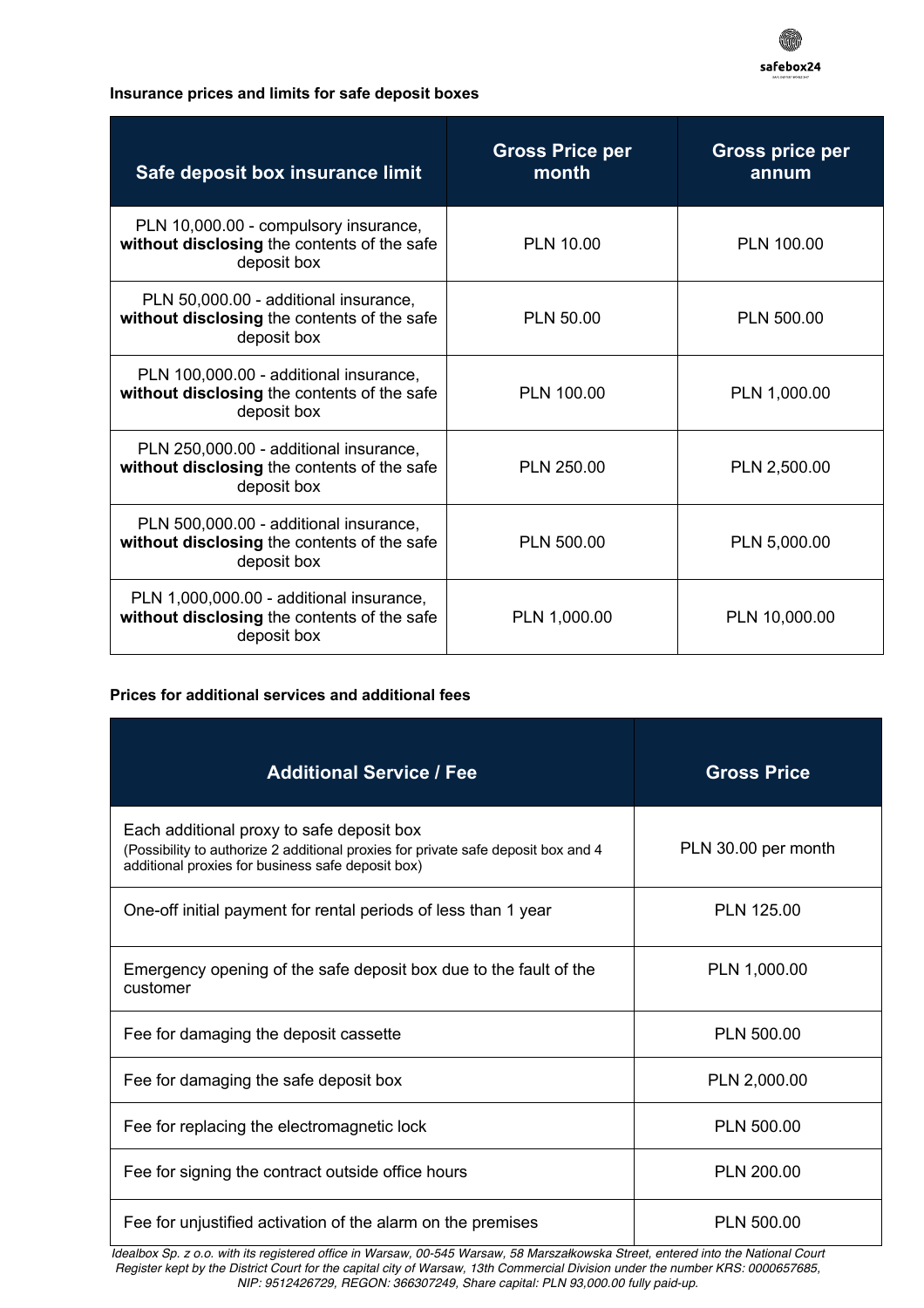

Lublin, April 2022

**Information and bookings:** | +48 81 44 00 444 | +48 600 977 207 www.safebox24.pl | kontakt@safebox24.pl | +48 22 122 52 35

# **PRICE LIST:**

**Mikro box**, size: **40 x 255 x 375 mm** (height x width x depth):

| <b>Rental period</b>        | <b>Gross Price</b> |
|-----------------------------|--------------------|
| 1 month                     | 75.00 PLN          |
| 6 months                    | 420.00 PLN         |
| 12 months                   | 749.00 PLN         |
| Indefinite (annual renewal) | Individual offer   |

**Mikro plus box**, size: **60 x 255 x 375 mm** (height x width x depth):

| <b>Rental period</b>        | <b>Gross Price</b> |  |
|-----------------------------|--------------------|--|
| 1 month                     | 115.00 PLN         |  |
| 6 months                    | 599.00 PLN         |  |
| 12 months                   | 1,149.00 PLN       |  |
| Indefinite (annual renewal) | Individual offer   |  |

### **Mini box**, size: **90 x 255 x 375 mm** (height x width x depth):

| <b>Rental period</b>        | <b>Gross Price</b> |  |
|-----------------------------|--------------------|--|
| 1 month                     | 145.00 PLN         |  |
| 6 months                    | 799.00 PLN         |  |
| 12 months                   | 1,349.00 PLN       |  |
| Indefinite (annual renewal) | Individual offer   |  |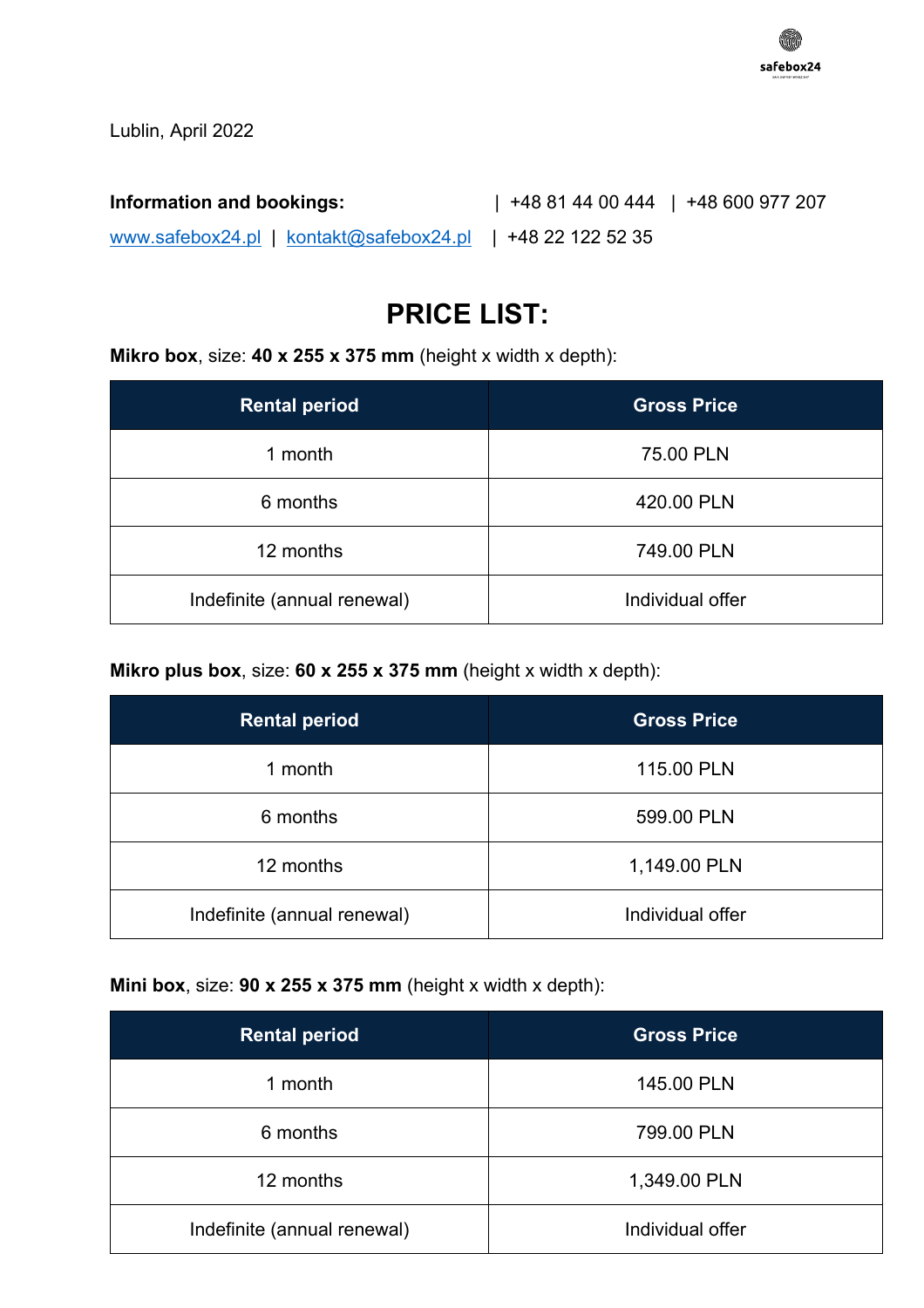

**Mini plus box**, size: **140 x 255 x 375 mm** (height x width x depth):

| <b>Rental period</b>        | <b>Gross Price</b> |
|-----------------------------|--------------------|
| 1 month                     | 185.00 PLN         |
| 6 months                    | 1,049.00 PLN       |
| 12 months                   | 1,849.00 PLN       |
| Indefinite (annual renewal) | Individual offer   |

**Midi box**, size: **180 x 255 x 375 mm** (height x width x depth):

| <b>Rental period</b>        | <b>Gross Price</b> |
|-----------------------------|--------------------|
| 1 month                     | 215.00 PLN         |
| 6 months                    | 1,249.00 PLN       |
| 12 months                   | 2,249.00 PLN       |
| Indefinite (annual renewal) | Individual offer   |

**Midi plus box**, size: **280 x 255 x 375 mm** (height x width x depth):

| <b>Rental period</b>        | <b>Gross Price</b> |  |
|-----------------------------|--------------------|--|
| 1 month                     | 245.00 PLN         |  |
| 6 months                    | 1,349.00 PLN       |  |
| 12 months                   | 2,499.00 PLN       |  |
| Indefinite (annual renewal) | Individual offer   |  |

**Max box**, size: **280 x 510 x 375 mm** (height x width x depth):

| <b>Rental period</b>        | <b>Gross Price</b> |
|-----------------------------|--------------------|
| 1 month                     | 395.00 PLN         |
| 6 months                    | 1,999.00 PLN       |
| 12 months                   | 2,999.00 PLN       |
| Indefinite (annual renewal) | Individual offer   |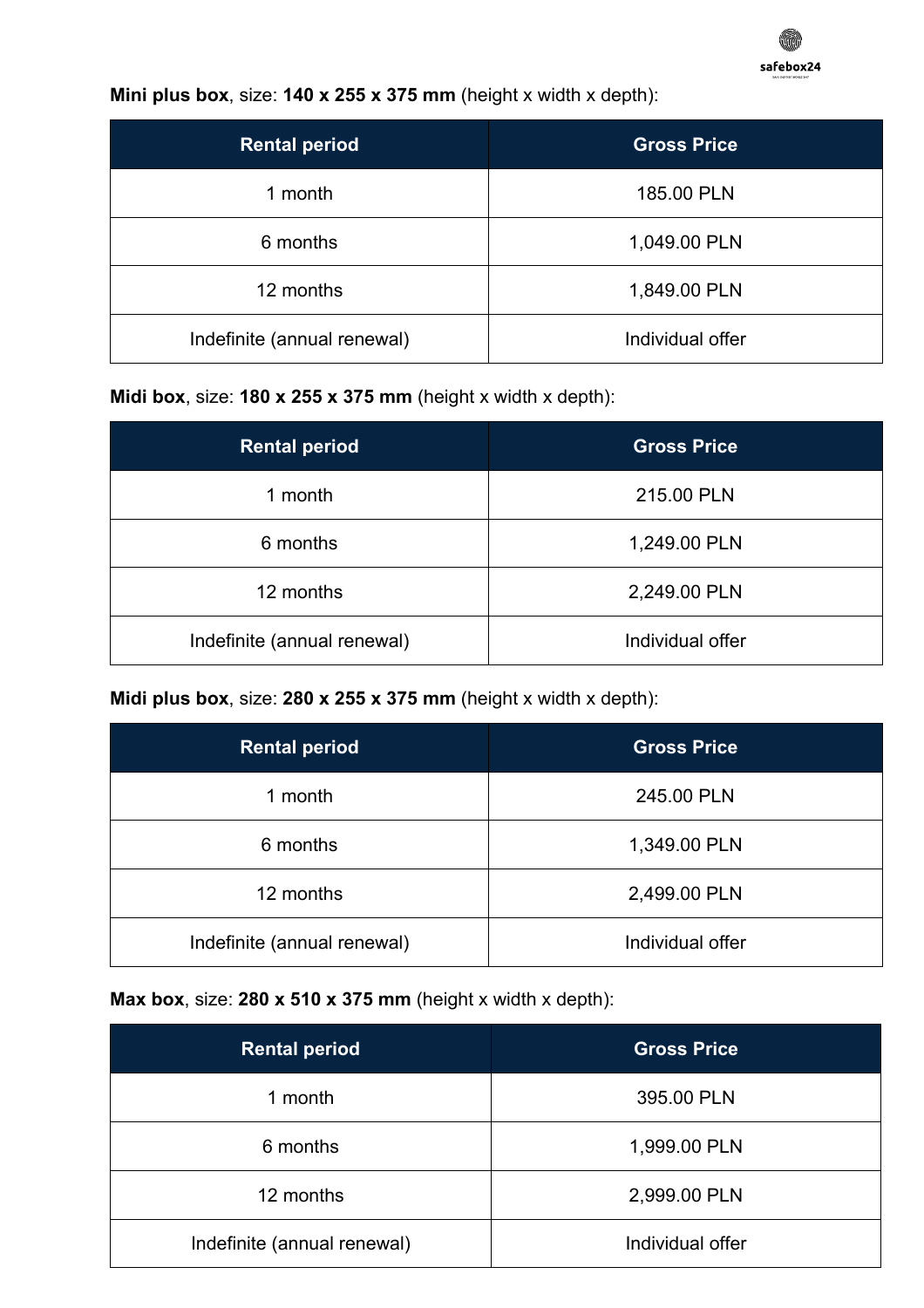

### **Max plus box**, size: **380 x 520 x 375 mm** (height x width x depth)

| <b>Rental period</b>        | <b>Gross Price</b> |
|-----------------------------|--------------------|
| 1 month                     | 425.00 PLN         |
| 6 months                    | 2,199.00 PLN       |
| 12 months                   | 3,199.00 PLN       |
| Indefinite (annual renewal) | Individual offer   |

*ATTENTION: Attractive discounts for rentals over 1 safe deposit box.*

## **Insurance prices and limits for safe deposit boxes**

| Safe deposit box insurance limit                                                                       | <b>Gross Price per</b><br>month | <b>Gross price per</b><br>annum |
|--------------------------------------------------------------------------------------------------------|---------------------------------|---------------------------------|
| PLN 10,000.00 - compulsory insurance,<br>without disclosing the contents of the safe<br>deposit box    | 10.00 PLN                       | 100.00 PLN                      |
| PLN 50,000.00 - additional insurance,<br>without disclosing the contents of the safe<br>deposit box    | 50.00 PLN                       | 500.00 PLN                      |
| PLN 100,000.00 - additional insurance,<br>without disclosing the contents of the safe<br>deposit box   | 100.00 PLN                      | 1,000.00 PLN                    |
| PLN 250,000.00 - additional insurance,<br>without disclosing the contents of the safe<br>deposit box   | 250.00 PLN                      | 2,500.00 PLN                    |
| PLN 500,000.00 - additional insurance,<br>without disclosing the contents of the safe<br>deposit box   | 500.00 PLN                      | 5,000.00 PLN                    |
| PLN 1,000,000.00 - additional insurance,<br>without disclosing the contents of the safe<br>deposit box | 1,000.00 PLN                    | 10,000.00 PLN                   |